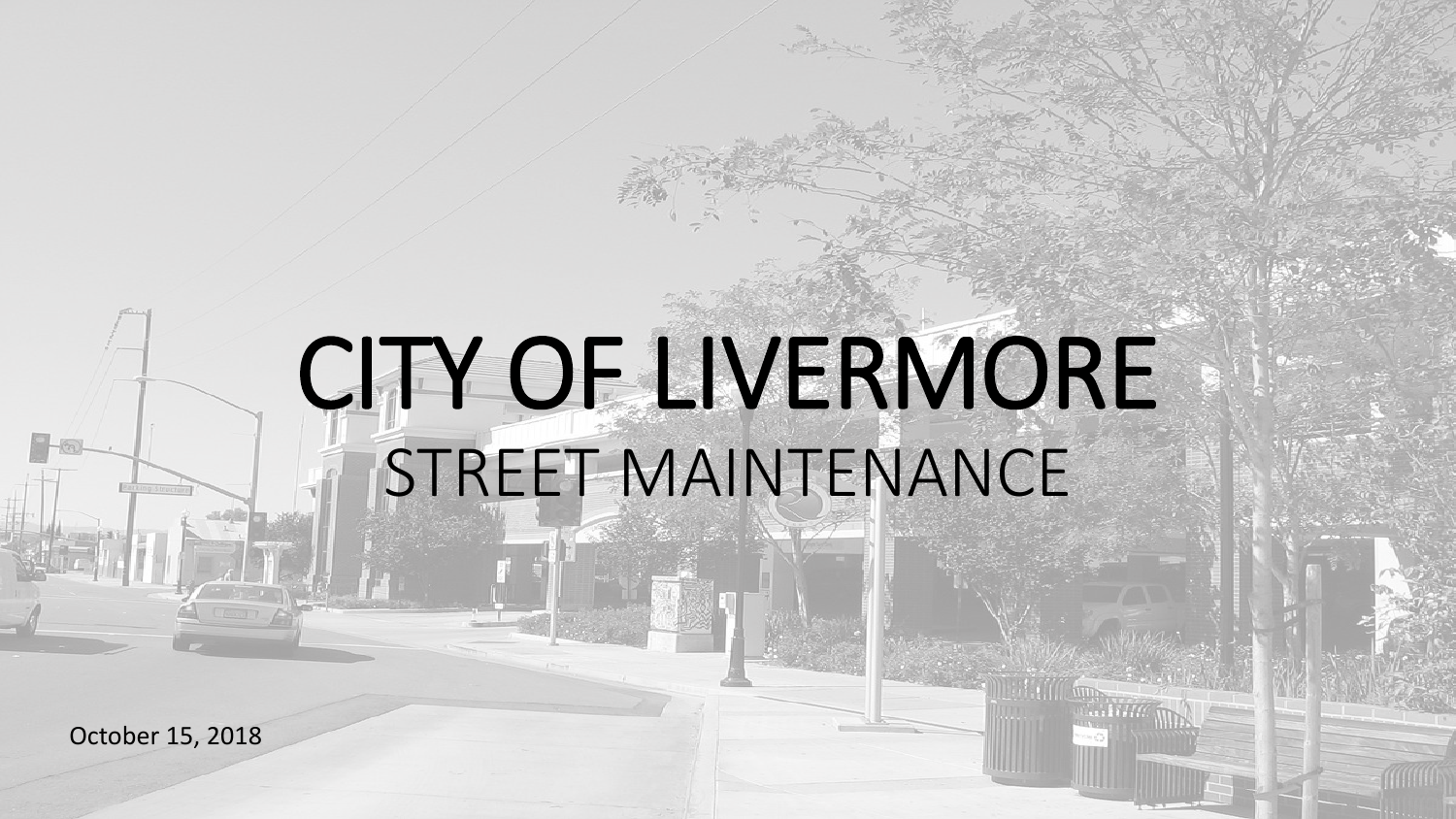#### AGENDA

- PAVEMENT INVENTORY
- TREATMENT PHILOSOPHY
- PAVEMENT BUDGET
- SB1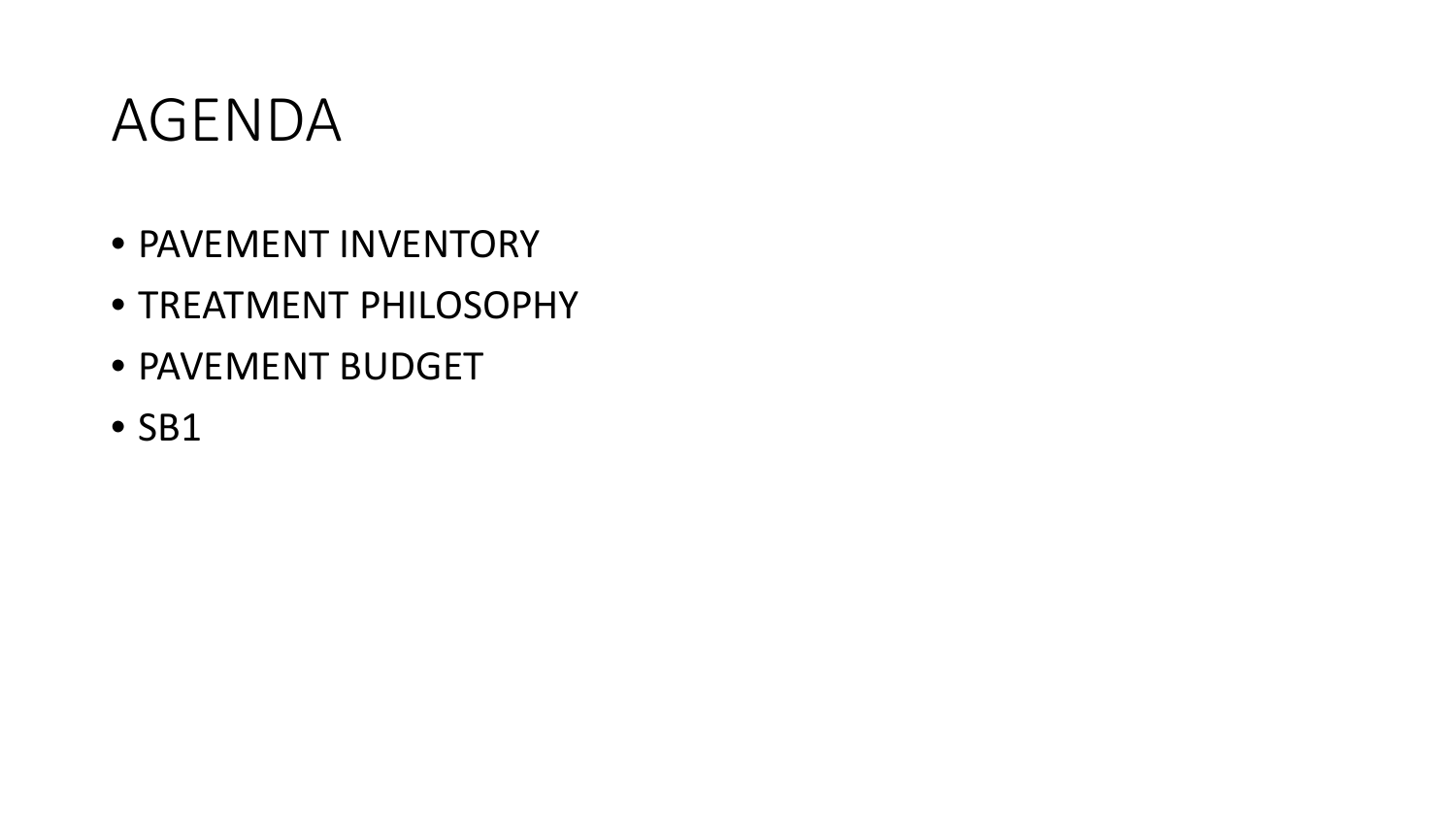#### INVENTORY

- 683 LANE MILES OF STREETS
- PCI Avg = 80 (FEB 2018); RANGES FROM 3 TO 100
- 66 MILES OF BIKE LANES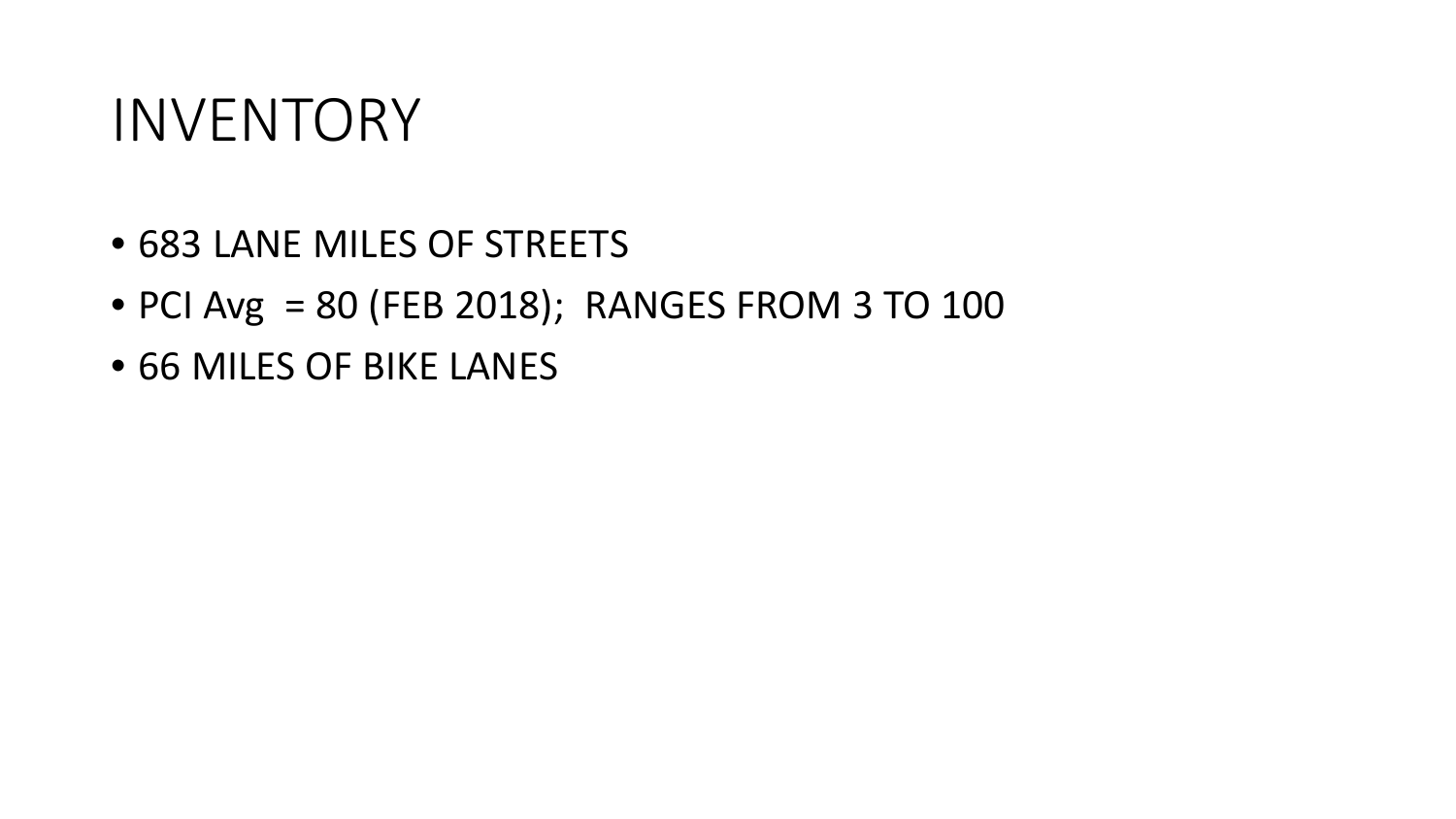- 2 PROJECTS PER YEAR
- MAINTENANCE
	- SLURRY SEAL AND MICROSURFACING
	- $\bullet$  \$5 \$7.5 / SQ YD
- REHABILITATION
	- RESURFACING OVERLAY
	- $\bullet$  \$20 \$26 / SQ YD
- PAY TODAY, PAY LESS TOMMORROW

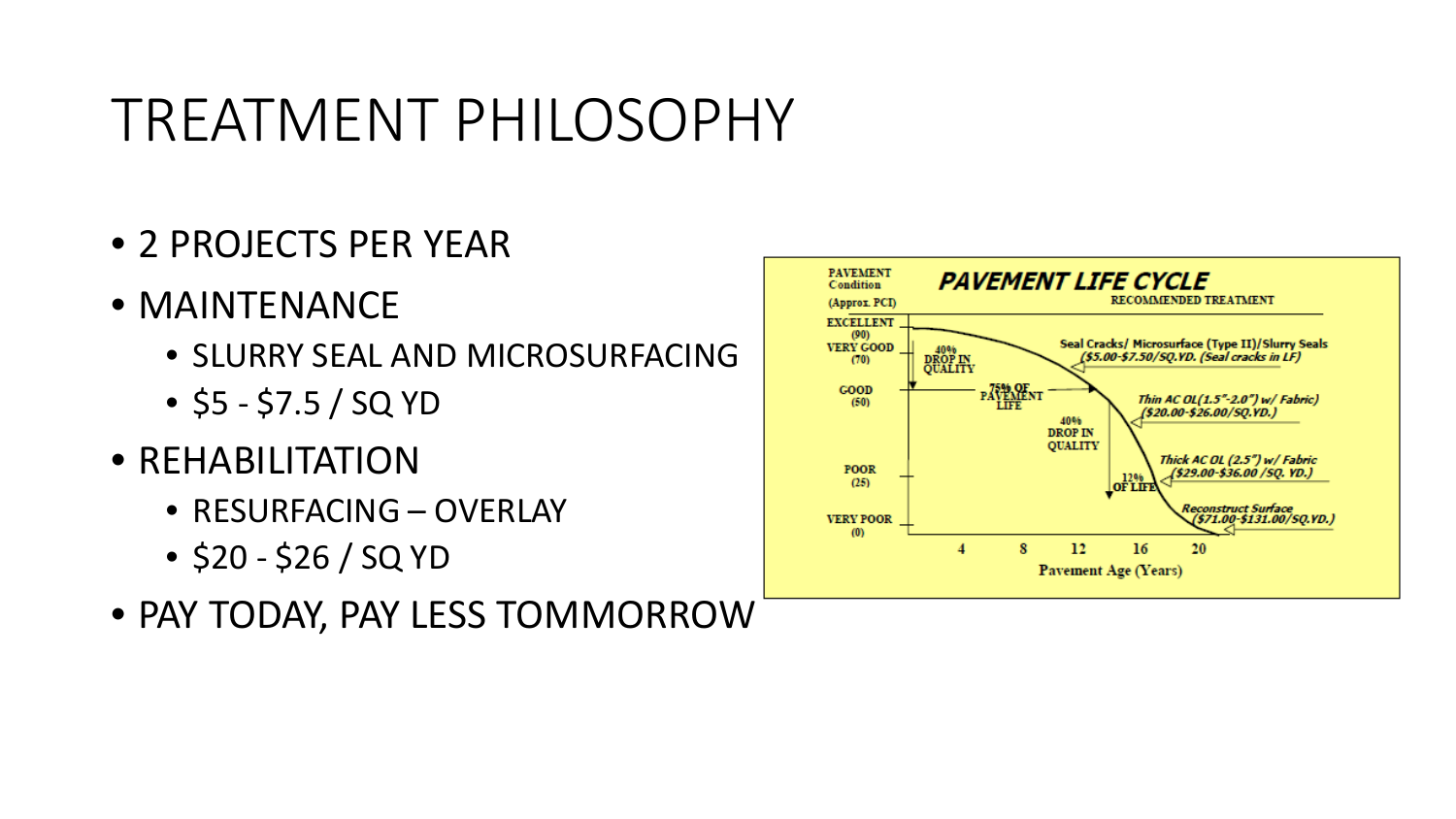- 3 SURFACE SEALS @ \$7.50/SY 30YRS
- MILL AND OVERLAY AT \$26.00/SY 8YRS
- 2 SURFACE SEALS @ \$7.50/SY 20YRS
- TOTAL =  $3 \times$  \$7.50 + \$26.00 + 2  $\times$  7.50/SY FOR 58YRS  $=$  \$63.50 / SY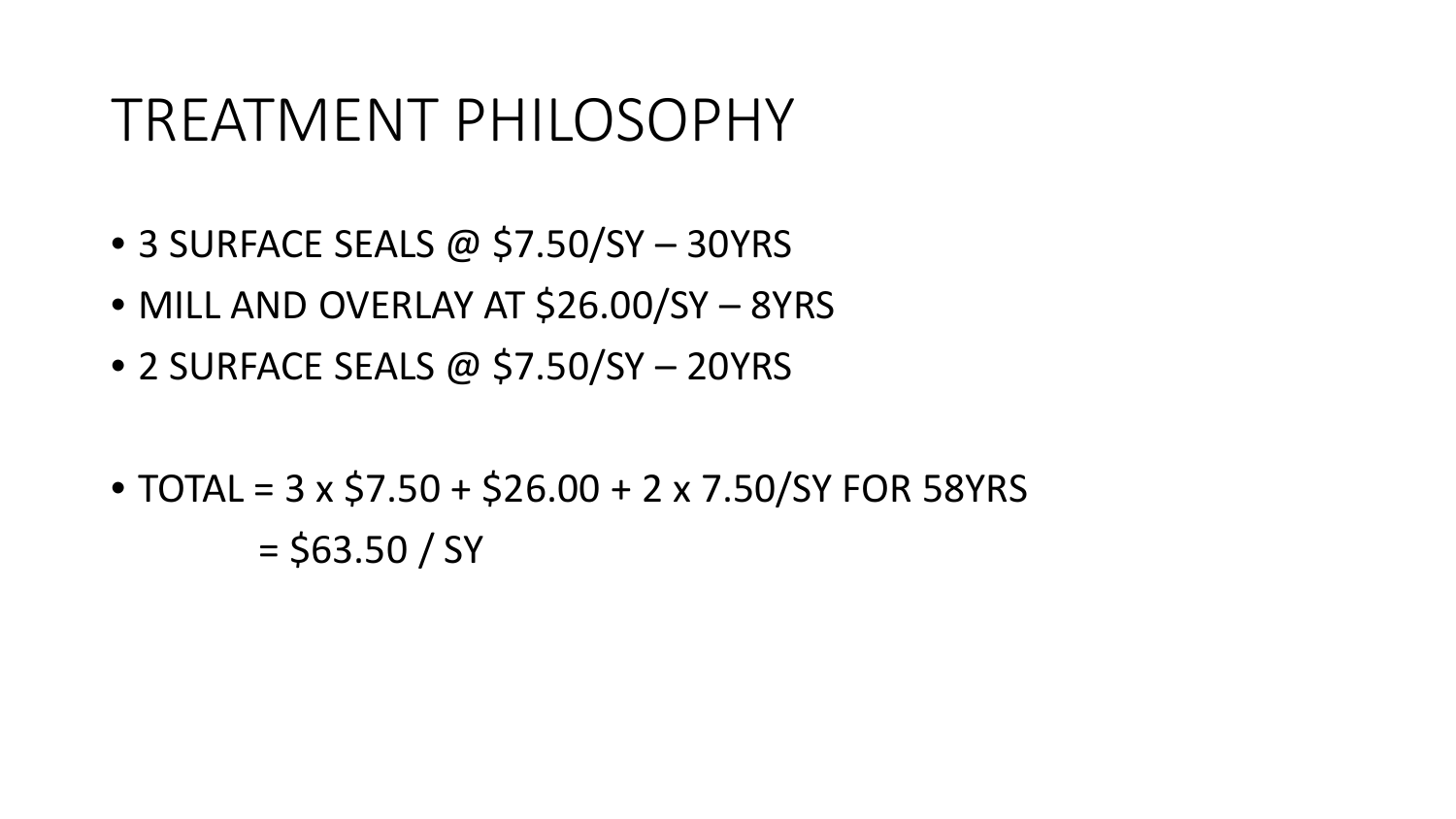- REMOVE AND REPLACE AT \$75.00/SY @ 28YRS
- TOTAL \$150/SY @56YRS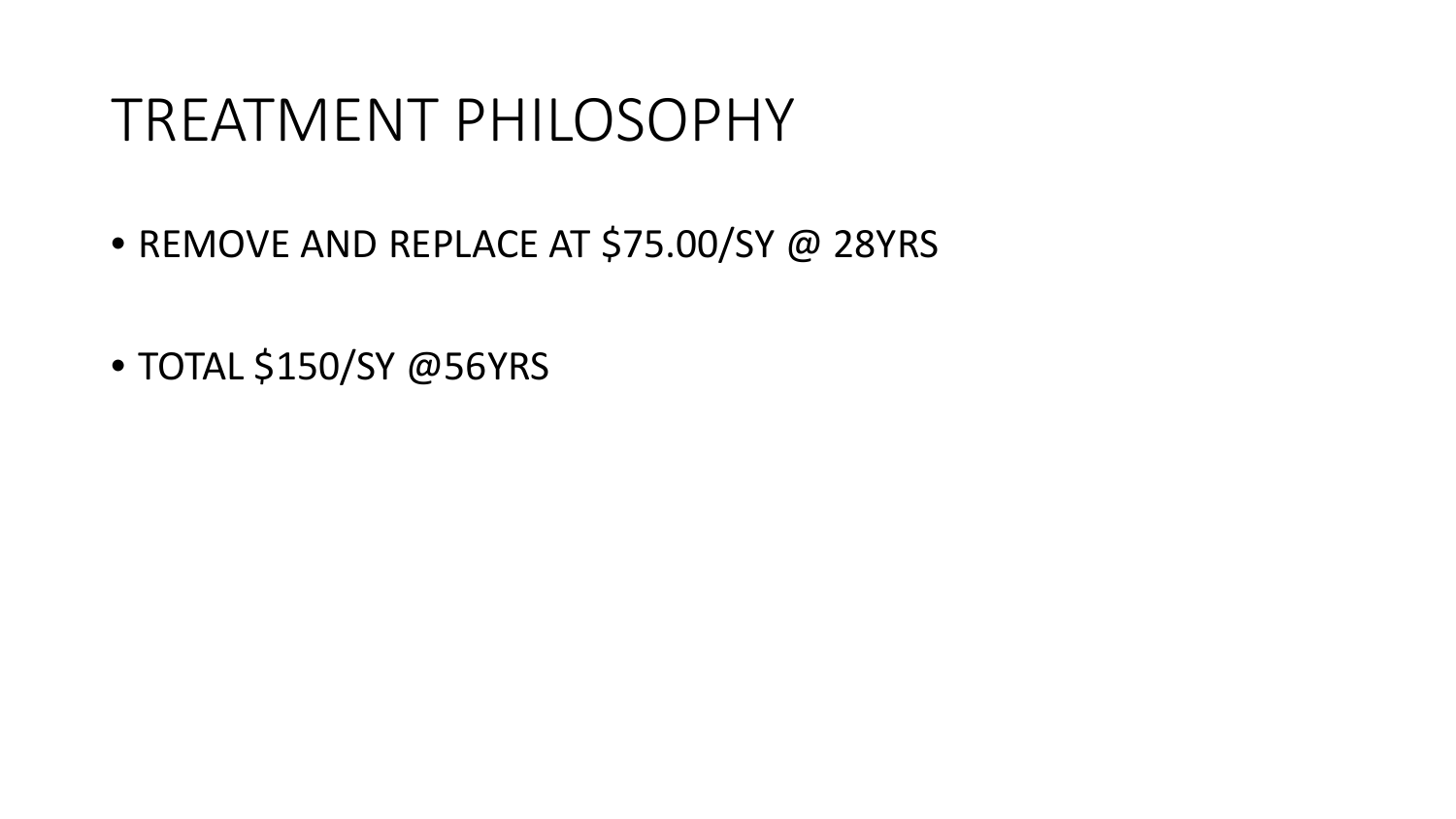#### • BASED ON RISK:

- AVERAGE DAILY TRAFFIC
- PROXIMITY TO FACILITIES
	- EMERGENCY BUILDINGS, HOSPITALS, SCHOOLS, DOWNTOWN, MAJOR EMPLOYERS
- BUS, BIKE OR TRUCK ROUTE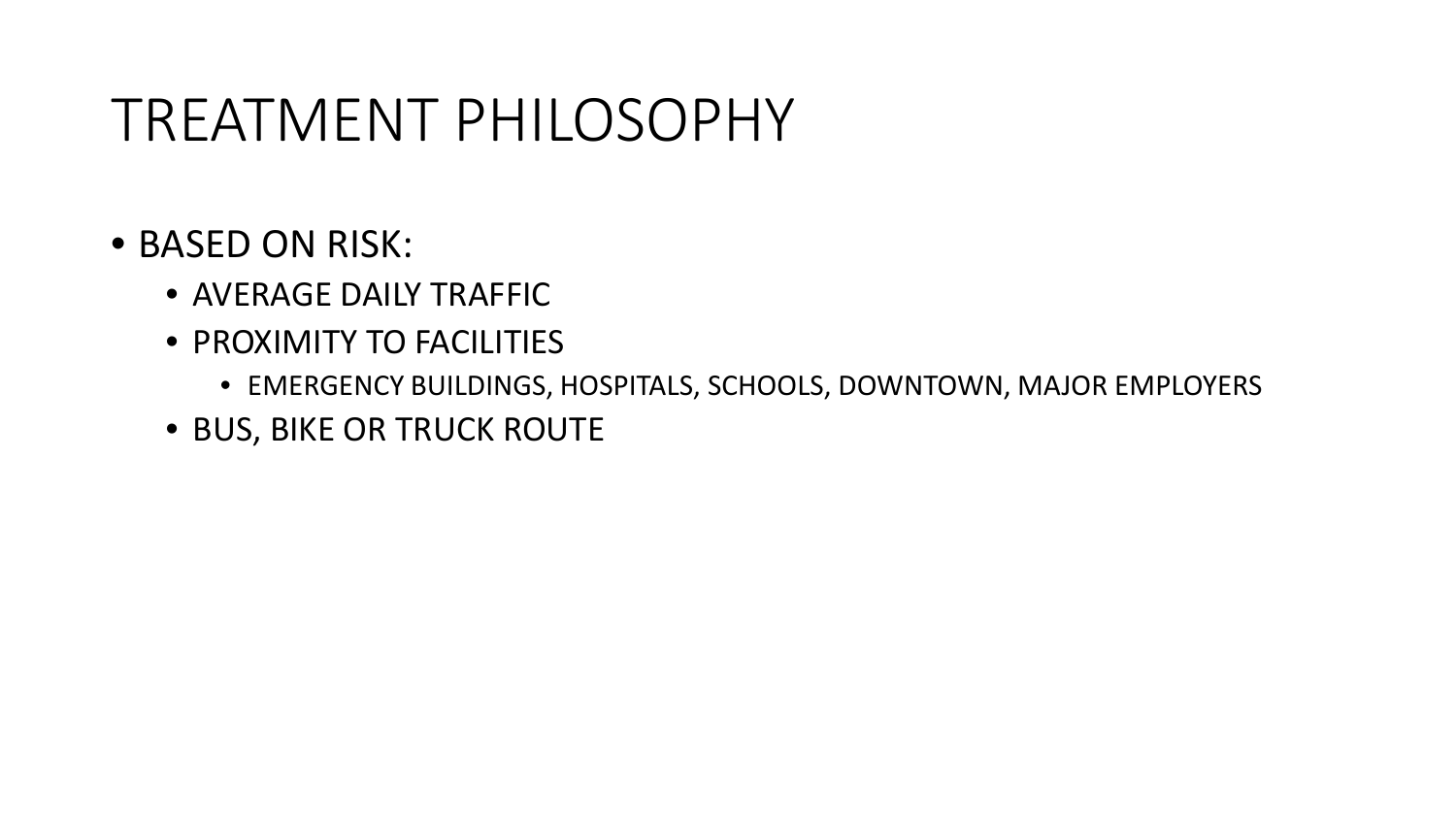### BUDGET

- 30 YEAR OUTLOOK
	- MAINTAIN PCI 76 = \$7.1 M (2016 AM REPORT)
	- 2019 STREET MAINTENANCE BUDGET = \$5.8 M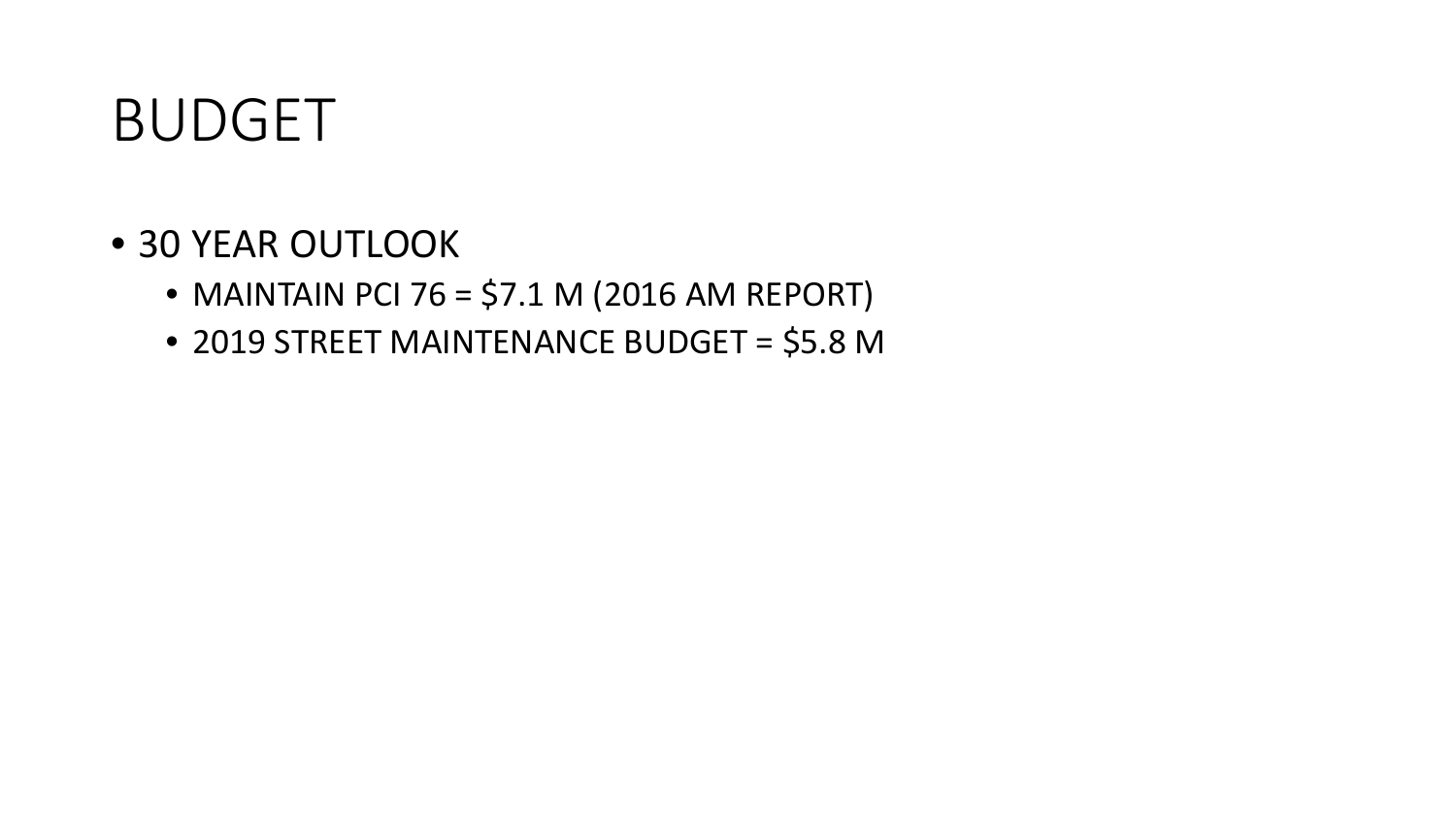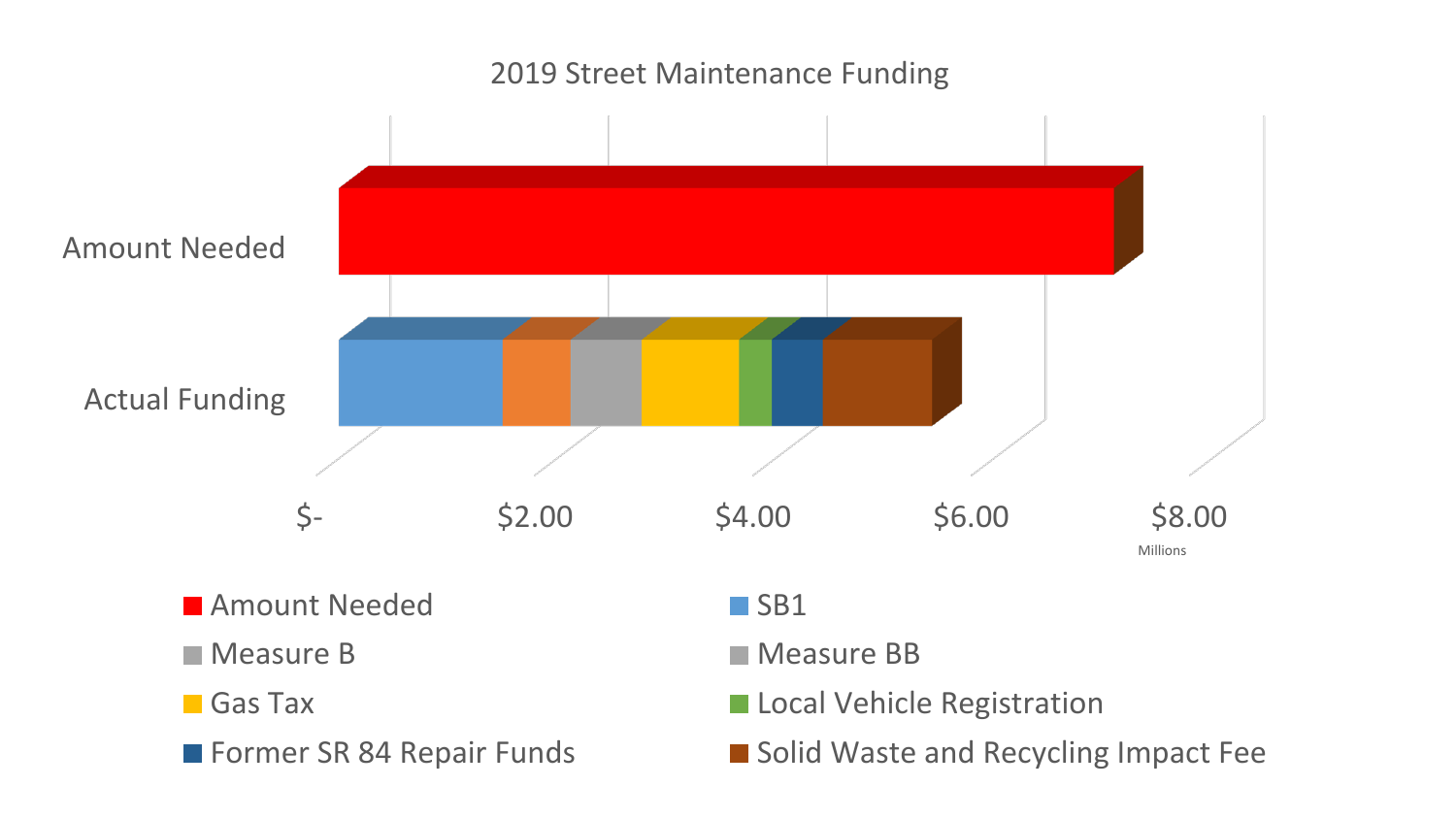- $\bullet$  SB1 = \$1.5 MILLION A YEAR
- PROP 6 ON BALLOT TO REPEAL SB1
- SB1 AVG COST = \$10 / MONTH (PER MOTORIST) **History**
- $\bullet$  1994, EXCISE TAX = \$0.18¢
- $\bullet$  2017, INFLATION = \$ 0.30¢
- SB1 EXCISE TAX = \$0.12¢ includes annual escalator

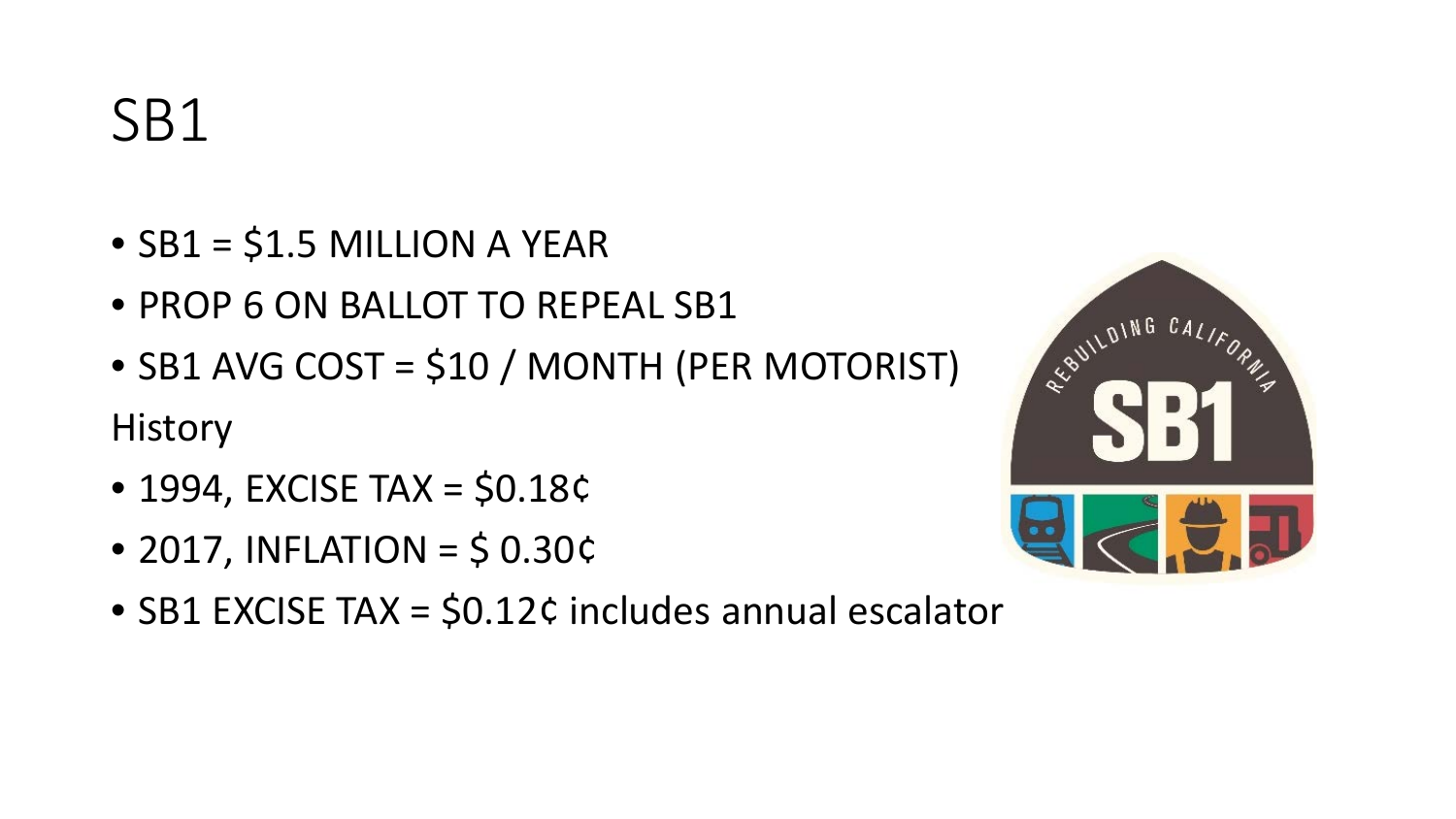- SB1 ACCOUNTS FOR 28% OF PMP FUNDING :
- NOT ALL FUNDS ARE PERMANENT
	- SR 84 REPAIR FUNDS one time allocation
	- GRANTS Federal/State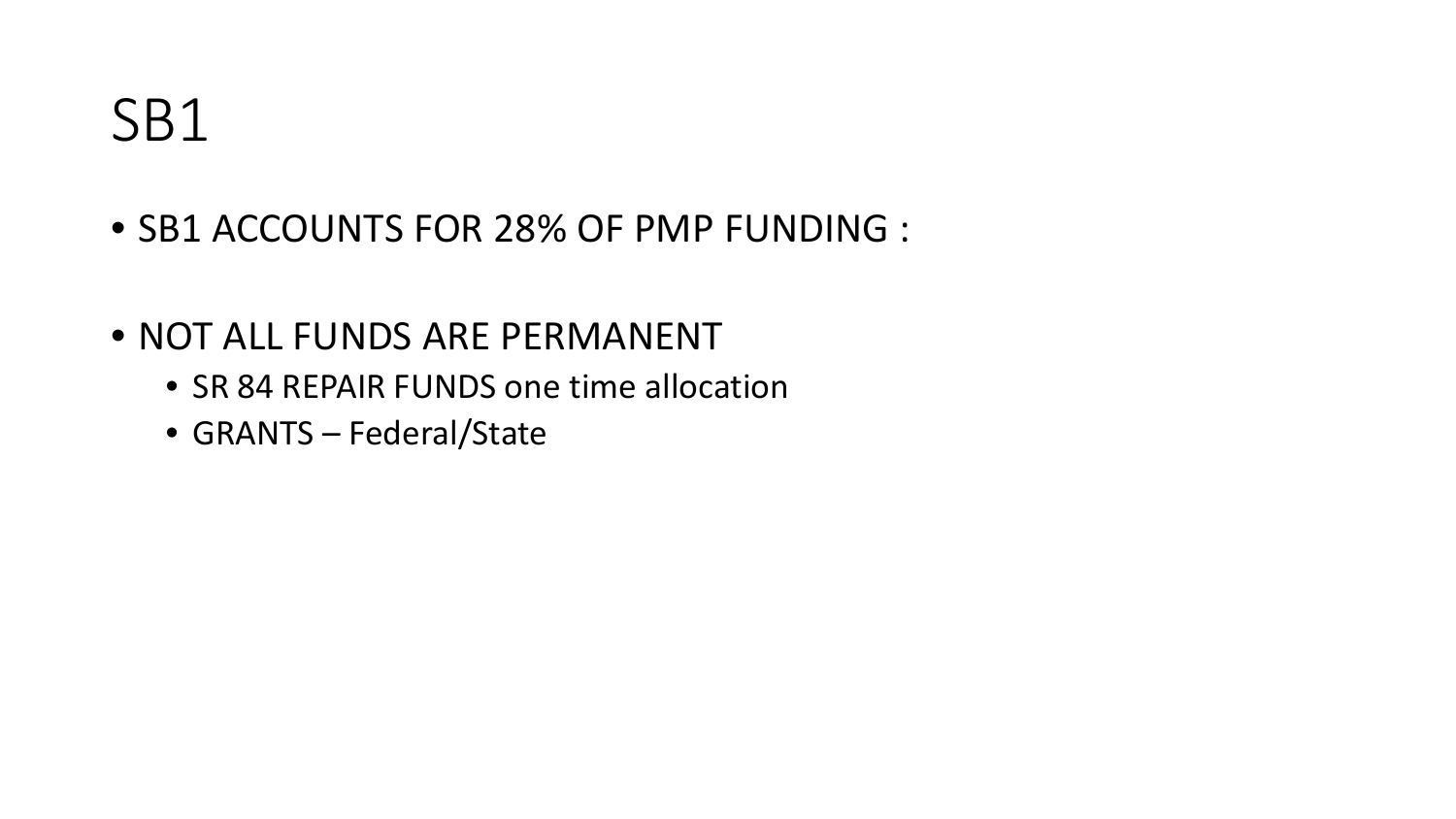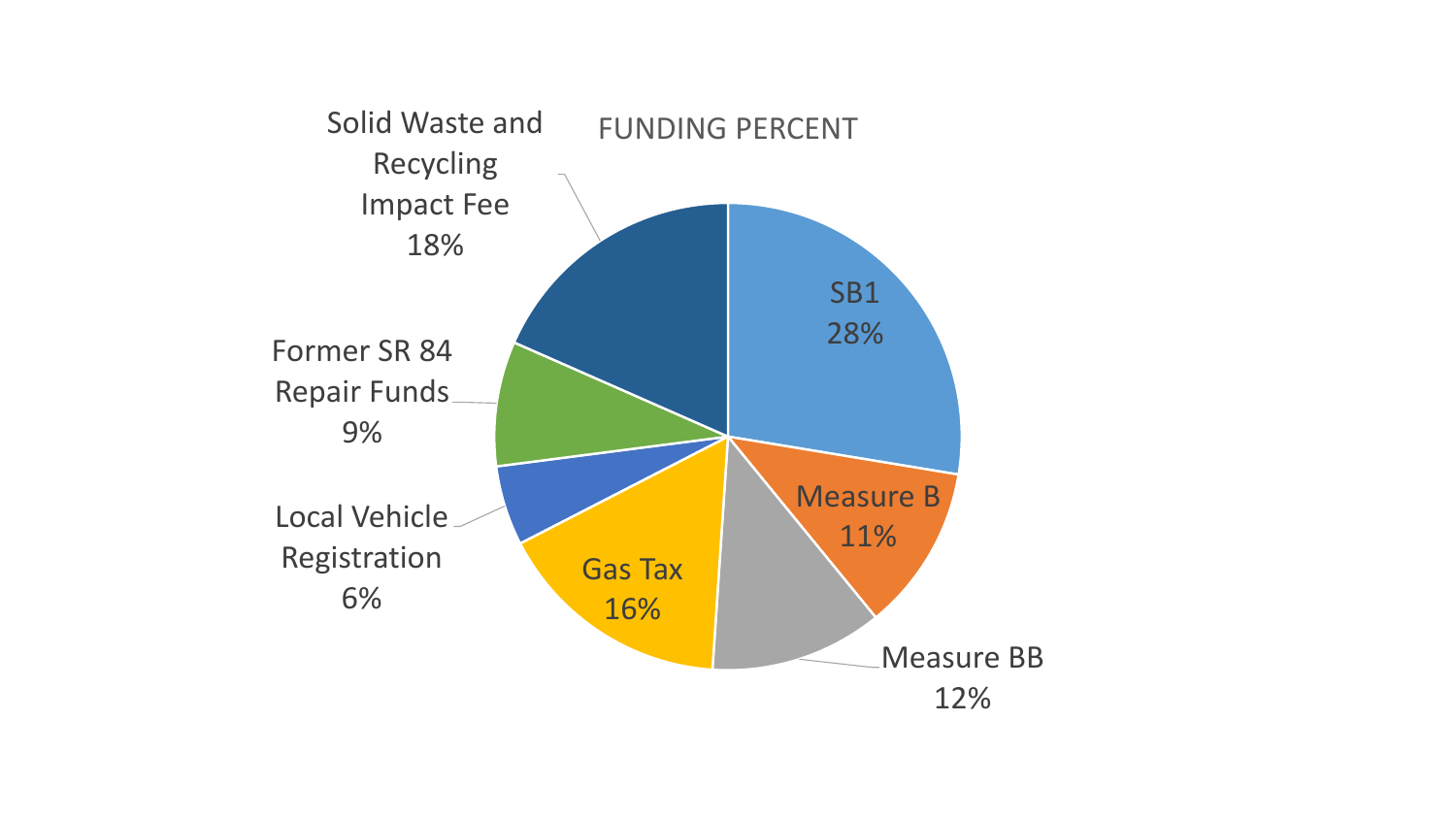- NEEDED =  $$7.1M$
- CURRENT FUND = \$5.8M
- $\bullet$  WITHOUT SB1, 2020 BUDGET = \$4.3M
- DETERIORATING STREETS